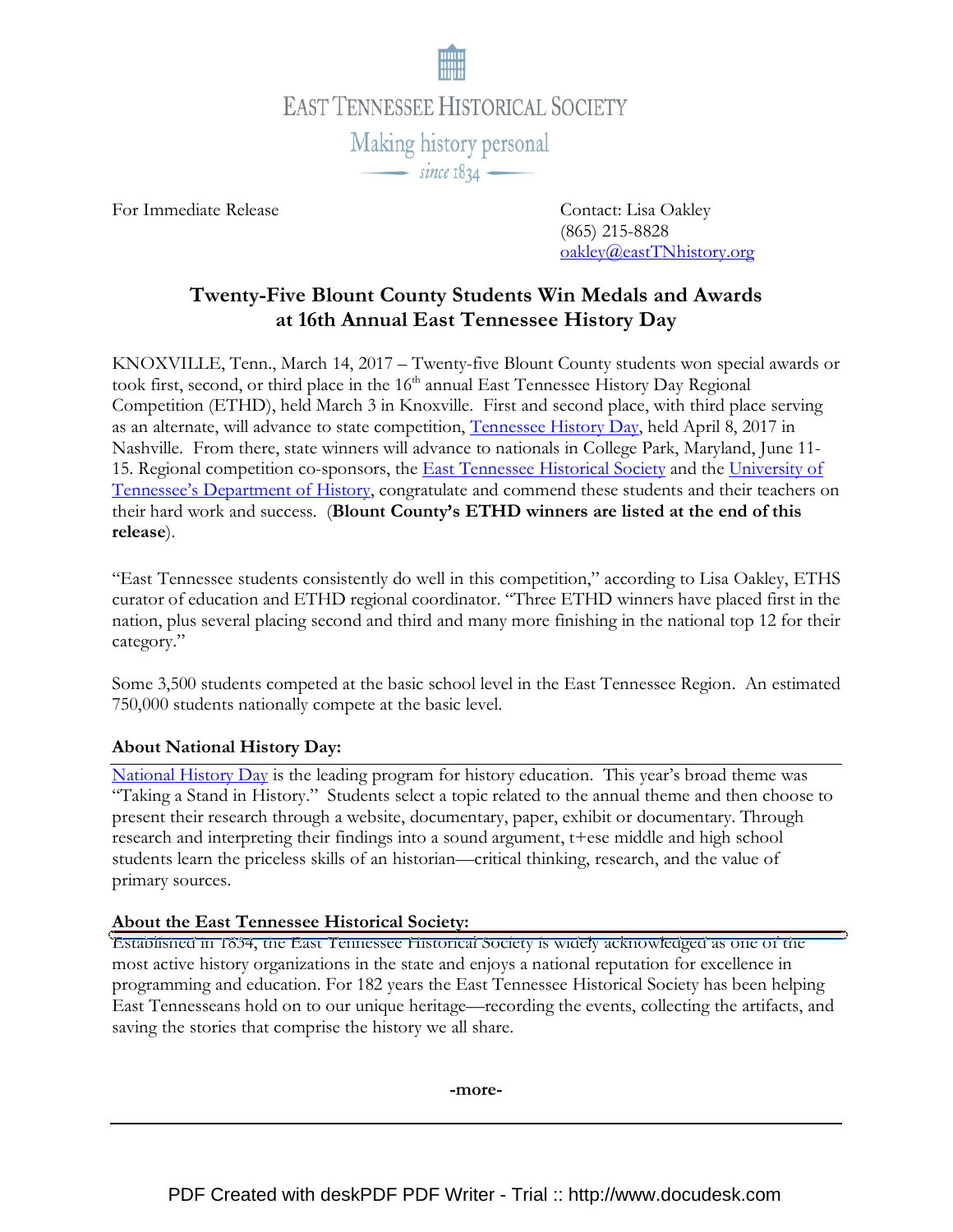## Junior Division

## Carnes Homeschool, Elithe Carnes (teacher)

• Eden Carnes placed first in the Junior (6-8) Individual Performance category with her entry, Dolly Parton: Taking a Stanza in History.

## Clayton Bradley Academy, Liz Shugart and Nicole Whitecotton (teachers)

- Riley Whitecotton placed third in the Junior (6-8) Individual Documentary category with her entry, Title IX: Taking a Stand for Gender Equality.
- Olivia Larsen placed second in the Junior (6-8) Individual Documentary category with her entry, Taking a Stand With Art: How the Harlem Renaissance Affected the Civil Rights Movement.
- Tate Greene placed first in the Junior (6-8) Individual Documentary category with his entry, Dissidents of the Rebellion: The Hidden Stand and Sacrifice of the East Tennessee Bridge Burners and won the East Tennessee History Award (Junior Division).
- Shelby McNeal and Ailcy McGill placed second in the Junior (6-8) Group Documentary category with their entry, Frederick Douglass: Taking a Stand for Equal Rights.
- Isaac Whitehead, Davis McGill, and Hayden Ricketts placed first in the Junior (6-8) Group Documentary category with their entry, Jackie Robinson: Taking a Stand for African Americans.
- **Campbell Koella** placed third in the Junior (6-8) Individual Exhibit category with the entry, Coco Chanel Takes a Stand for Style.
- Sarah Davis placed second in the Junior (6-8) Individual Exhibit category with the entry, Anne Dallas Dudley: Standing Up for Women's Rights.
- Eli Harrison placed second in the Junior (6-8) Individual Performance category with the entry, When One Monk Stood.
- Emerson Kidd-Benthall and Tara Shealy placed second in the Junior (6-8) Group Performance category with the entry, Clara Barton: Standing Up for the Good of Others.
- Eden Hutchinson, Hannah Robbins, Isabella Miya placed first in the Junior (6-8) Group Performance category with the entry, Lowell Mill Girls: The First Union of Working Women.
- A.J. Camacho placed first in the Senior (6-8) Individual Performance category with the entry, Clarence Darrow: Taking a Stand for Truth and won the 1<sup>st</sup> place Dan and Mary Shannon Award for Use of Primary Sources (Senior Division).
- Kirpal Khalsa placed third in the Junior (6-8) Individual Website category with the entry, Charles Darwin: Taking a Stand for Education.
- Emilee Busby and Ella Clayton placed third in the Junior (6-8) Group Website category with the entry, Peaceful is Powerful: Mahatma Ghandi Takes a Stand for Human Rights.
- **Jaden Bogert and Caroline Stedina** placed second in the Junior (6-8) Group Website category with the entry, The Clinton Twelve: Taking a Stand for Integration.
- Emily Wheeler placed third in the Junior (6-8) Individual Paper category with the entry, Reverend Martin Luther King, Jr.: Standing Up for an Entire Race.